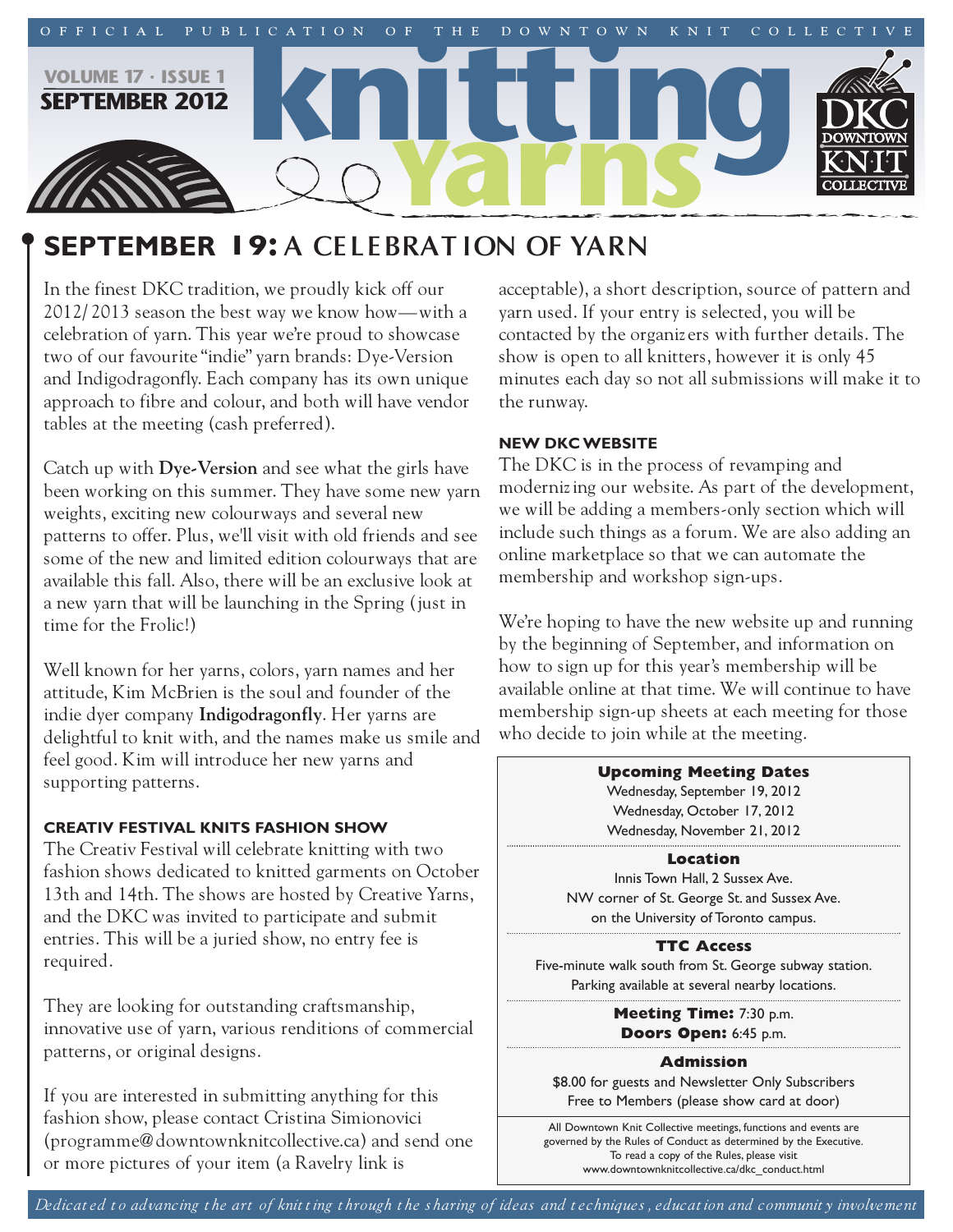## **highlights oF the june 2012 meeting** by Heather Brady

President Carole Adams welcomed approximately 80 members to the June meeting (the first day of summer). Most knitters had lightweight summer projects in tow.

#### **Announcements**

The Needle Emporium will be holding its fourth annual Knitting Camp from September 20-23.

World Wide Knit In Public Day was a success, despite the rain. A craz y WWKIP tree (coated from top to bottom with green yarn) was brought to the meeting, and is sure to become an annual icon. Who gets to keep it until next year?

September brings a change in fee structure to the DKC. We have been running a deficit for the past few years, and a multitiered membership has been devised.

Joan came up to speak about Relay for Life. She noted that the team raised double what they usually do, and were awarded a gold certificate from the Canadian Cancer Society for surpassing the \$10,000+fundraising level. Huge thanks to everyone who participated and donated to the team.

Speaking of fundraising, the final raffle total for our new Canadian Cancer Society initiative reached \$1688 by the end of the June meeting, exceeding our \$1500 goal for the year. Thanks to everyone who bought a raffle ticket. We plan to renew our fundraising for the 2012/ 2013 season.

#### **Show and Tell**

Trish Denhoed stepped out of her comfort z one to make her first venture into Tunisian crochet– a tiny baby dress in eggplant. She also showed a pair of eyecatching colour-transition Cat Bordhistyle socks in Knit Picks Chroma.

Grace Bolton showed a striking fuchsia one-sleeved shawl with cables, made with Debbie Bliss yarn.

Eliz abeth Hilton showed a number of items, including a Knit One Below blanket using a pattern of columns she "just made up", a Vogue 2005 reversible jacket, a Dye-Version bamboo fingering-weight vest ("just a rectangle with holes") based on

horiz ontal lace from a stitch pattern book. Amazing work.

Dale Hendry showed a burgundy shawl using Handmaiden Camelspun and beads, from the Vogue winter issue. A luxurious project with outstanding results.

Holly Yip displayed Estonian spiral socks made from yarn that Knitomatic gave away in goodie bags at the very first TTC Knitalong. As fate would have it, the pattern from *Think Outside the Sox* called for the exact same yarn and colourway. She likes the socks so much, she bought shoes to go with them (we like the way you think, Holly).

Fiona Ellis had a cool project to share with the audience. She's always tried to match her nail polish to her knitting, and she's collaborated with SOAK to create ingenious Soakbox gift sets which include a skein of luxury yarn, matching nail polish, hand cream, yarn wash and a fingerless glove pattern. What a great idea!

#### **Raffle**

*Tiny Yarn Animals* and two balls of Patons Lace went to Dalia Besasparis. *Colour Style* and two balls of Patons Lace went to Patricia Ross. *More Big Girl Knits* and two balls of Patons Lace was won by Lydia Trz och.

#### **Guest Speaker** megan erin

Our young and talented speaker Megan is a recent graduate of George Brown's fouryear Bachelor of Design program, noting that she was one of the few graduates who chose to work with knitted garments. Items from her collection, Willomyne, were shown at the meeting. Megan attempted to push the boundaries of what knitting can be, and she definitely succeeded. She also gave us a glimpse into the process of starting out with a concept and ending up with a garment.

Megan's assignment was to create five outfits for an existing or emerging fashion market, and it was a year-long project. She had to identify her key customers and competitors, and assess the suitability and saleability of her line. Megan noted the challenges inherent to the creation of knitwear—most importantly, the fact that it's very labour-intensive. This came as a surprise to no one in the audience. After identifying her ideal customer (highincome urban females over 35) and source materials (local alpaca farms), Megan then found a labour source (Joan). She tried to deal with a number of factors we're all very familiar with, including stability, complexity, gauge, weight, density, hand and stretch. Megan noted that every yarn is like a different personality; each has a different annoying habit you just have to learn to live with or work around.

Megan's final evaluation featured a judging panel of industry professionals. Their feedback was very positive, though they wanted to see lower prices. Megan's Kinley jacket had potential to be a commercial success—one judge was interested in stocking it—but in the end, the price point was just too high (over \$650).

In the end Megan had to concede that handknits are simply too time consuming to be commercially successful. It's nearly impossible to strike a balance between craftsmanship, functionality and price. She believes there is definitely a place for handknits in craft, and as an artform.

Where does Megan go from here? She's currently interning three days a week at Roots while applying to corporate jobs and working on her own line of yoga wear. We foresee a bright future for this talented, articulate young designer. We'd like to thank Megan for giving us this inside look into the world of fashion design.

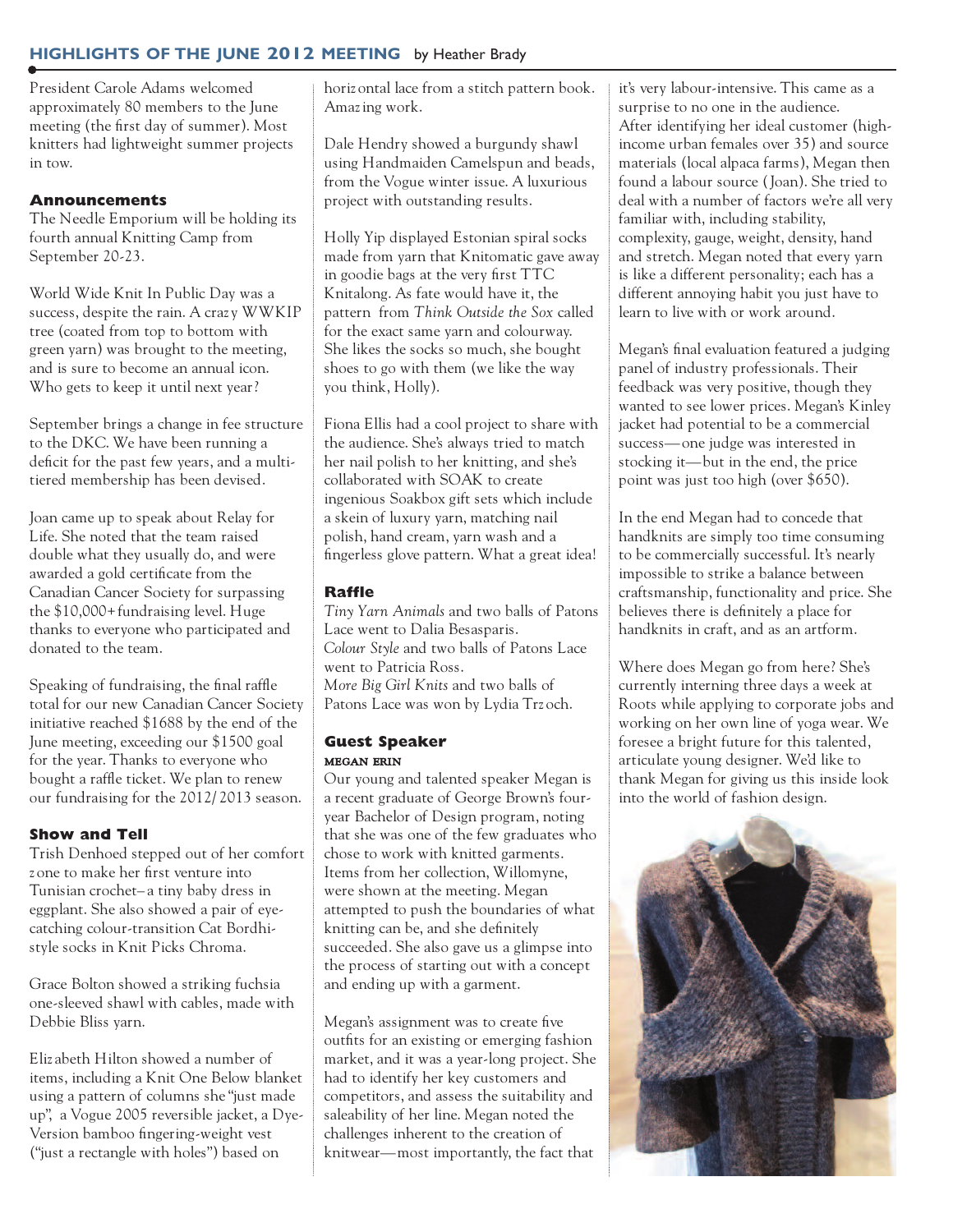# **worlDwiDe Knit in publiC Day (toronto eDition)** by Edna Zuber

On June 9, when knitters from around the world were celebrating World Wide Knit in Public day (WWKIP), the DKC was right there. It was hosting WWKIP Toronto Edition at Speaker's Corner in Nathan Phillips Square, for all knitters and fibre artists in the Greater Toronto Area. The objective was to create an inclusive WWKIP event that would put a new face on knitting, emphasizing the social nature and rejuvenated art of knitting using the tagline "Who's Knitting Now".

After a few months of planning and promotion, it all came together, with many, many knitters (young and not so young) joining the celebration. There were groups from shops such as the Purple Purl, Knit-O-Matic, Wise Daughters Craft Market and Creative Yarns, as well as a vegan knitting group and a church prayer shawl group. It was difficult to count the number of knitters and crocheters that came and went throughout the day. A media report had the attendance at 200, but 100 to 150 is more realistic. The threat of rain scared off some knitters, but the brave were rewarded with only a few sprinkles at the beginning of the day.

The support from the knitting community was amazing. Before the event, knitters and yarn stores promoted the event on their websites, blogs and through tweets. Jonathan from Romni Wools had his staff make up a couple of hundred kits of yarn and needles from the infamous basement so folks could pick them up on their way to the celebration. Haley from Knit-O-Matic donated priz es and yarn for the Scarf Relay and Learn to Knit Kiosks. Wise Daughters Craft Market donated priz es for the Scarf Relay. On the day, StreetKnits Project set up a display promoting their charitable knitting program for the homeless and gave out kits for knitters to make warm scarves or hats for them. The DKC's Relay for Life team was on hand to promote their event the following week, and collect donations.

In addition to knitting, there were special events to entertain people. There were a couple of "Raveler Meet Ups" and an all day Learn to Knit Kiosk. After a slow start, the Scarf Relay became a reality. The notion was that each team would knit a section of a scarf which would be judged both for speed and execution. Cristina would later graft the pieces into a Streetknit scarf. "Flying Needles" won first priz e for speed and execution of the scarf, plus an additional priz e for "best named team". Second priz e went to the "Knitters of Yarnia" team. A consolation priz e was awarded to the "Show me Your Stitches" team which had the best execution.

The WWKIP Toronto Edition team promoted the event through the DKC Newsletter, Ravelry, a blog wwkiptoedition.tumblr.com, Facebook, Twitter and many community bulletin boards as well as sending out a news release to the mainstream and community media. There was a good response. The National Post printed an amusing comic "How T.O. Knit in Public" by Sarah Laz arovic, republished below with permission. Two Asian television crews were on site for the event and interviewed many of the groups attending. The CNC World video is available here: **tinyurl.com/wwkip- vid**. SNAP published 14 pictures and a brief summary on their website for Downtown Toronto in July—they can be found at **tinyurl.com/wwkip- pics**.

Many thanks to the fabulous team that organiz ed the event; Carole Adams, Erin Kent, Pam McNaughton, Debra Rowland, Lacey Richmond and Cristina Simionovici. Everyone did a great job finding creative ways to make this event fun for everyone. Drivers on the QEW and Gardiner Expressway surely were taken aback by the branches of an 8 foot tree waving out Debra's SUV window as she sped in from Oakville with the yarn bombing prop she had designed. A special thank you to Cristina who led the team on June 9 in my absence.





convene at Nathan Phillips Square for World Wide Knit in Public Day. Spokesperson Erin Kent explains:



1. "It's about bringing people together and getting over the stereotype of grannies knitting."



2. "Anyone is welcome. There will be spooling demos for kids and a yarn relay."



3. "On Ravelry, which is the knit equivalent of Facebook, there are 30,000 knitters within 5km of TO."

#### **Focus group update**

On Sunday June 3, 2012, eight members of the DKC gathered at the Officer's Mess at Canadian Forces College on Yonge Boulevard to discuss volunteer opportunities and program planning for the guild.What ensued was a spirited conversation with many thoughtful, creative suggestions on both topics. Notes of the conversation have been distributed to the participants and will be reviewed by the DKC Executive at the end of August.A summary of the Focus Group will be published in the October DKC Newsletter.

Many thanks to Elizabeth Hilton who hosted the event in this lovely heritage building which few of us would have an opportunity to see, much less tour. It was a wonderful opportunity to knit, nibble on baked goodies and chat in a charming setting on a drizzly Sunday afternoon.